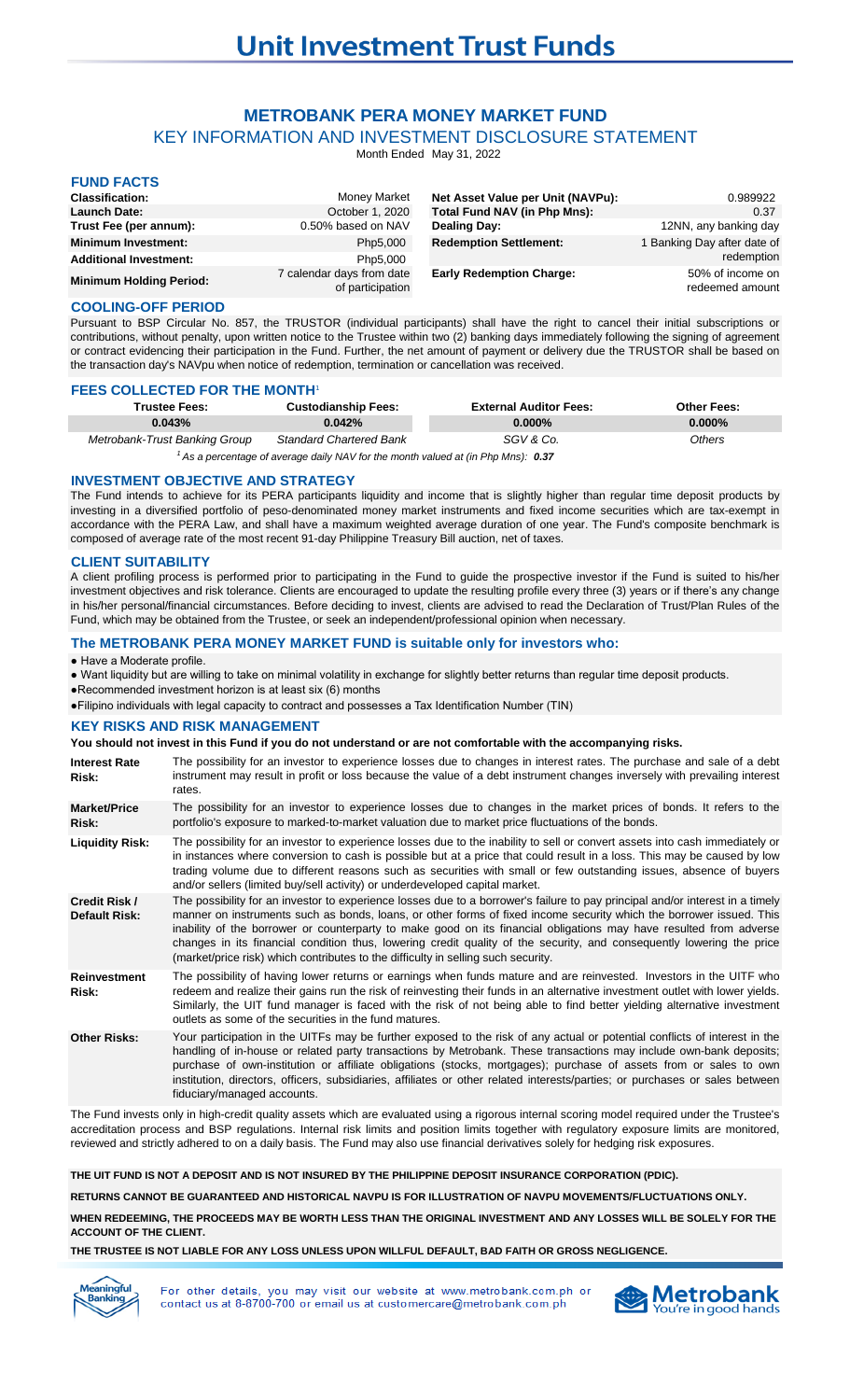## **FUND PERFORMANCE AND STATISTICS as of**

**May 31, 2022**

*(Purely for reference purposes and is not a guarantee of future results)*



## **NAVPu GRAPH NAVPu OVER THE PAST 12 MONTHS**

| Highest                                                                                   | 1.005696 |
|-------------------------------------------------------------------------------------------|----------|
| Lowest                                                                                    | 0.913640 |
| <b>STATISTICS<sup>1</sup></b><br><b>Weighted Average Duration</b><br>$(in \text{ years})$ | 0.42     |
| Volatility, Past 1 Year (in %) <sup>2</sup>                                               | 8.60%    |
| Sharpe Ratio <sup>3</sup>                                                                 | $-0.29$  |
| Information Ratio <sup>4</sup>                                                            | $-0.30$  |

*<sup>1</sup>Volatility, Sharpe Ratio and Information Ratio metrics is computed based on available data in past 1 month.*

*<sup>2</sup>Volatility measures the degree to which the Fund fluctuates vis-à-vis its average return over a period of time. The lower the number, the more stable the Fund's return is relative to its average return over time. Starting December 2017, computation is based on the annualized standard deviation of monthly returns.* 

*<sup>3</sup>Sharpe Ratio is used to characterize how well the return of a Fund compensates the investor for the level of risk taken. The higher the number, the better.*

*4 Information Ratio measures reward-to-risk efficiency of the portfolio relative to the benchmark. The higher the number, the higher the reward per unit of risk.*

## **CUMULATIVE PERFORMANCE**

|                  | 1 Month                                                                                                                             | 3 Months | <b>6 Months</b> | Year      | 3 Years | 5 Years | <b>Since</b> |
|------------------|-------------------------------------------------------------------------------------------------------------------------------------|----------|-----------------|-----------|---------|---------|--------------|
|                  |                                                                                                                                     |          |                 |           |         |         | Inception    |
| <b>Fund</b>      | 0.048%                                                                                                                              | 0.125%   | 7.439%          | $-1.378%$ | N/A     | N/A     | $-1.008\%$   |
| <b>Benchmark</b> | 0.099%                                                                                                                              | 0.270%   | 0.458%          | 0.901%    | N/A     | N/A     | .493%        |
|                  | Initial benchmark adopted was Bloomberg Philippines 30-day Special Savings Rate General Average beginning October 1, 2020. The Fund |          |                 |           |         |         |              |

*changed its benchmark to average rate of the most recent 91-day Philippine Treasury Bill auction, net of taxes on December 1, 2020.* 

## **PORTFOLIO COMPOSITION EXAMPLE 2001**

| <b>Allocation</b>                                                       | % of Fund | <b>Name</b>       | <b>Maturity</b> | % of Fund |  |
|-------------------------------------------------------------------------|-----------|-------------------|-----------------|-----------|--|
| <b>Government Securities</b>                                            | 95.25%    | <b>RTB</b>        | 02.11.23        | 32.90%    |  |
| <b>Time Deposits</b>                                                    | 4.62%     | <b>RTB</b>        | 12.04.22        | 31.84%    |  |
| Cash                                                                    | 0.15%     | <b>FXT</b>        | 07.04.22        | 30.51%    |  |
| Other Receivables - Net of Liabilities <sup>5</sup>                     | $-0.01\%$ | <b>GENTD MBTC</b> | 06.01.22        | 4.62%     |  |
| <sup>5</sup> Includes accrued income from investments, receivables from |           |                   |                 |           |  |
| brokers/counterparties and unpaid expenses.                             |           |                   |                 |           |  |

| <b>Maturity Profile</b>       |        |
|-------------------------------|--------|
| Government Securities <1 year | 95.25% |

## **RELATED PARTY TRANSACTIONS**

| <b>Related Party</b> | <b>Transaction</b>     | <b>Market Value</b><br>(in Php Mns) |
|----------------------|------------------------|-------------------------------------|
| <b>MBTC</b>          | Time Deposit Placement | 0.02                                |

*Investments in the said outlets were approved by the Trust Committee. Likewise, all related party transactions are conducted on an arm's length and best execution basis and within established limits.*

#### **PERA Administrator Information**

In compliance with PERA Law, the PERA products may only be sold through an accredited PERA Administrator. For any concerns, you may contact the PERA Administrator through the following:

#### **ATRAM Trust Corporation (ATC)** Website: https://pera.seedbox.ph/

Email: pera.support@seedbox.ph



For other details, you may visit our website at www.metrobank.com.ph or contact us at 8-8700-700 or email us at customercare@metrobank.com.ph